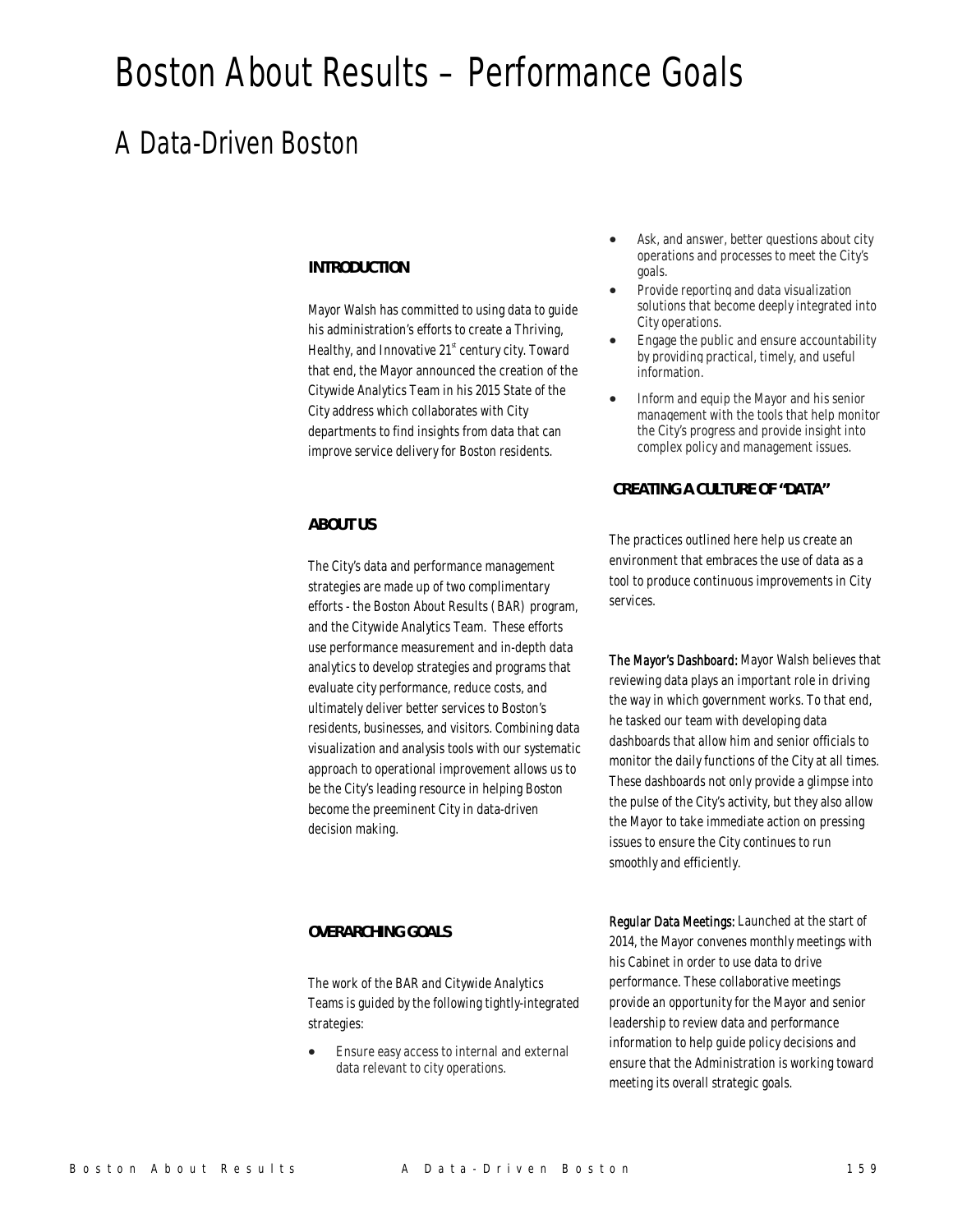Operational Improvement: The Citywide Analytics Team works continuously with City departments on both small and large scale process improvement projects. From scheduling formal performance management meetings, to providing ad-hoc data analysis for insight, we aim to be a resource for the entire City and provide departments and City leaders with the tools and information needed to make the best, most informed decisions.

#### Monthly Departmental Performance Reporting:

Administration staff and program managers in over forty City departments update performance results monthly in the City's performance database. This information is used to create webbased performance scorecards for departmental, cross-departmental, and central administration use. Departments also include a written narrative on their scorecards to provide additional context on key performance trends.

Bi-Weekly City Services Meetings: Managers from the Mayor's office, Inspectional Services, Parks, Property Management, Public Works, and Transportation departments meet regularly to discuss the recent requests for City services recorded in the City's Constituent Relationship Management (CRM) system. During these datadriven sessions, performance is measured against the Service Level Agreement (SLA) for each case. The SLA defines the City's goal for on-time delivery of services to citizens.

#### Annual Performance Measure Development and

Approval: The Office of Budget Management uses performance data throughout the budget development and approval process. Funding requests and projected service delivery outcomes are informed by prior year performance results and help frame policy discussions held with the Mayor. During this time, departments evaluate their measures and strategies to ensure that the data being collected is relevant to their mission. These discussions result in an improved set of strategies, measures, and targets for the next fiscal year.

#### *ACCOMPLISHMENTS THIS YEAR*

Mayor Walsh's commitment to creating a datadriven Boston is already showing results. Some of these accomplishments are highlighted below:

#### Cultivated a Culture of Performance:

In FY2015, the Mayor spearheaded the change of culture by launching data-focused Cabinet discussions. These efforts have also generated jumping off points where BAR and the Citywide Analytics teams have worked with numerous departments to help them leverage data to improve operations.

Some of these projects include working with the Fire Department to help them better process and track administrative functions, partnering with the Public Works Department to provide them with reports so they could track their progress toward improving street lighting operations, and collaborating with the Registry Department to help analyze their current operations so that they could open for business five days a week.

Created Dashboards to Encourage a Transparent and Efficient City: It is critical to provide the Mayor and his staff with the information needed to effectively move Boston forward. This year, the team created data dashboards around core service areas such as: public safety, basic city services, economic development, and human services. These dashboards help the Mayor and his staff monitor the daily functions of the City at all times and allow for rapid response if something requires attention.

#### Set Aggressive New Goals for Constituent Service

Delivery: The BAR team led a comprehensive review of the constituent requests for service using the City's Business Intelligence tools. This analysis resulted in new goals for service delivery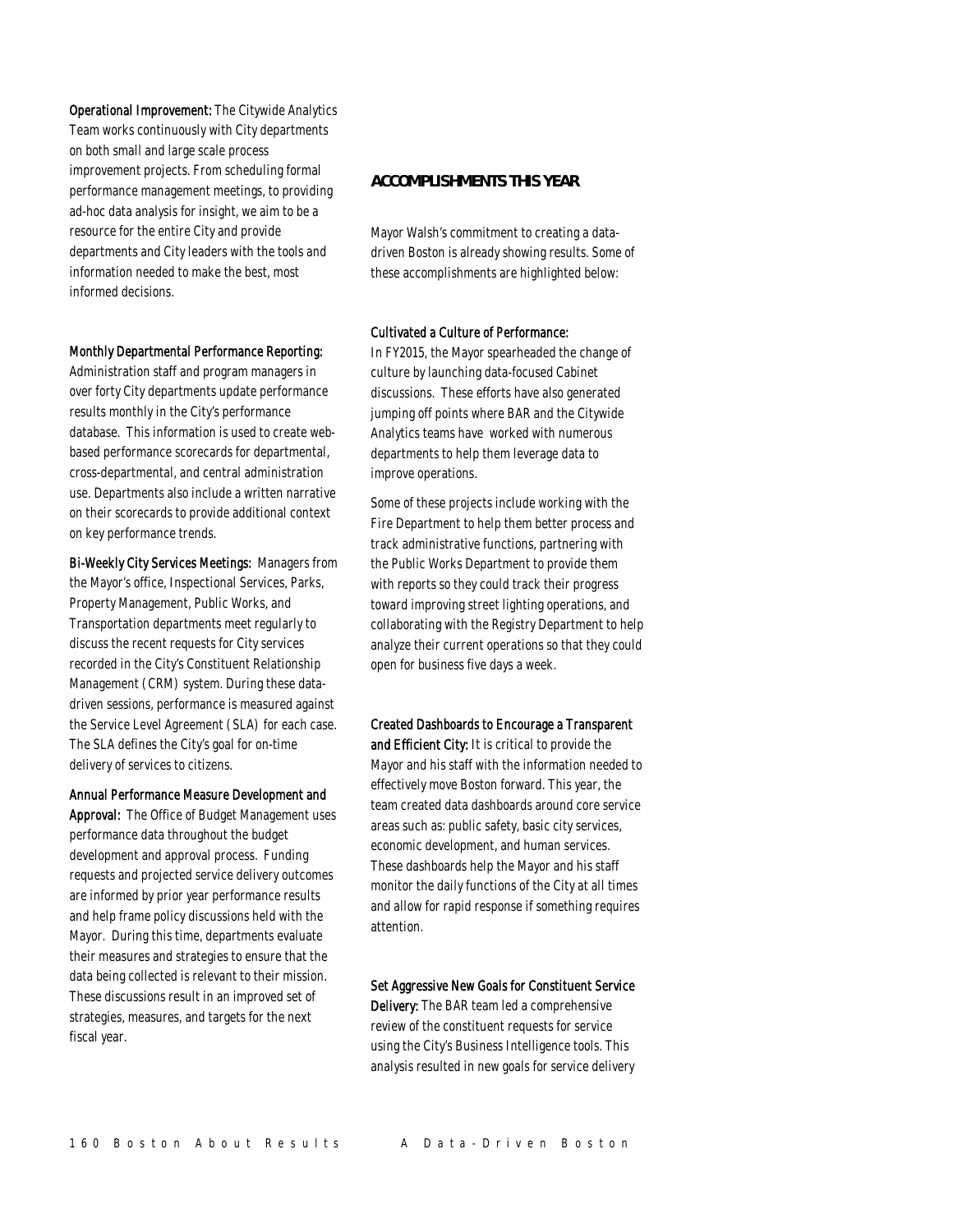that will result in faster responsiveness from the City and increased customer satisfaction.

Partnered with Google: The City launched a datasharing partnership with Google's Waze mobile traffic application, which will help the City better understand trends in traffic speeds, congestion, and even road conditions. Data from this partnership is being used daily in the City's Traffic Management Center to help traffic engineers investigate and make more informed decisions about congestion mitigation strategies.

#### Improved Performance and Customer Service in

Permitting: This year, Mayor Walsh upheld his commitment to making permitting an easier, clearer, and more predictable experience. The data team held bi-weekly meetings with two divisions within Inspectional Services and was able to make significant progress towards performance goals – decreasing permitting review times while issuing more permits overall. The City also streamlined processes and deployed new tools to aid in this effort.

#### *LOOKING TOWARD FY16*

Since taking office last January, Mayor Walsh has sought to access and use data as a way to understand and improve the services the City provides. In FY16, the City's data team will work with the Mayor and his Administration to help provide the tools and data needed to improve operations, increase city services, and continue to move a unified Boston forward.

Continue to Expand Data Dashboards: In FY16, the City will expand the breadth and depth of data dashboards and continue making visualizations and underlying data available to the public. In addition, we will work to ensure that Cabinet Chiefs have the same dashboard tools available to them so they can stay informed of the data that helps them understand and drive their business.

New Performance Reviews: Following the success of the Cabinet-level monthly data meetings, the Mayor plans to create more individualized performance-focused meetings for each Cabinet Chief. These meetings will take a deep dive into the Cabinet's operations to review operational, administrative, and financial trends. These formal meetings will provide an opportunity for the Mayor and senior City leadership to further use data to analyze performance, develop strategies, and track success in achieving performance goals.

#### Create a Convenient and Customer Oriented Permitting Process while Driving Economic

Development: The Mayor will continue his work on improving operations and customer service in Permitting and Licensing across the City. The City has selected a partner to deploy a modern online permitting and licensing system that will make it easy, clear, and predictable to use. Within this fiscal year, the City plans to release at least one version of this website that will be centered on small business owners, and then be expanded to include homeowners, commercial projects, and special events. The data team will continue to expand reporting and dashboards to continue to track performance indicators and ensure all permitting departments are meeting their goals.

Drive Top Priorities: Tracking performance data helps departments and City leaders focus on delivering its highest priority goals. For FY16, the Mayor has prioritized forming collaborations across agencies, external organizations, and the community to achieve better results. On the following page, these key FY16 goals are listed as the first step towards achieving these budget priorities. The City will track performance against these goals using an online scorecard on the BAR website.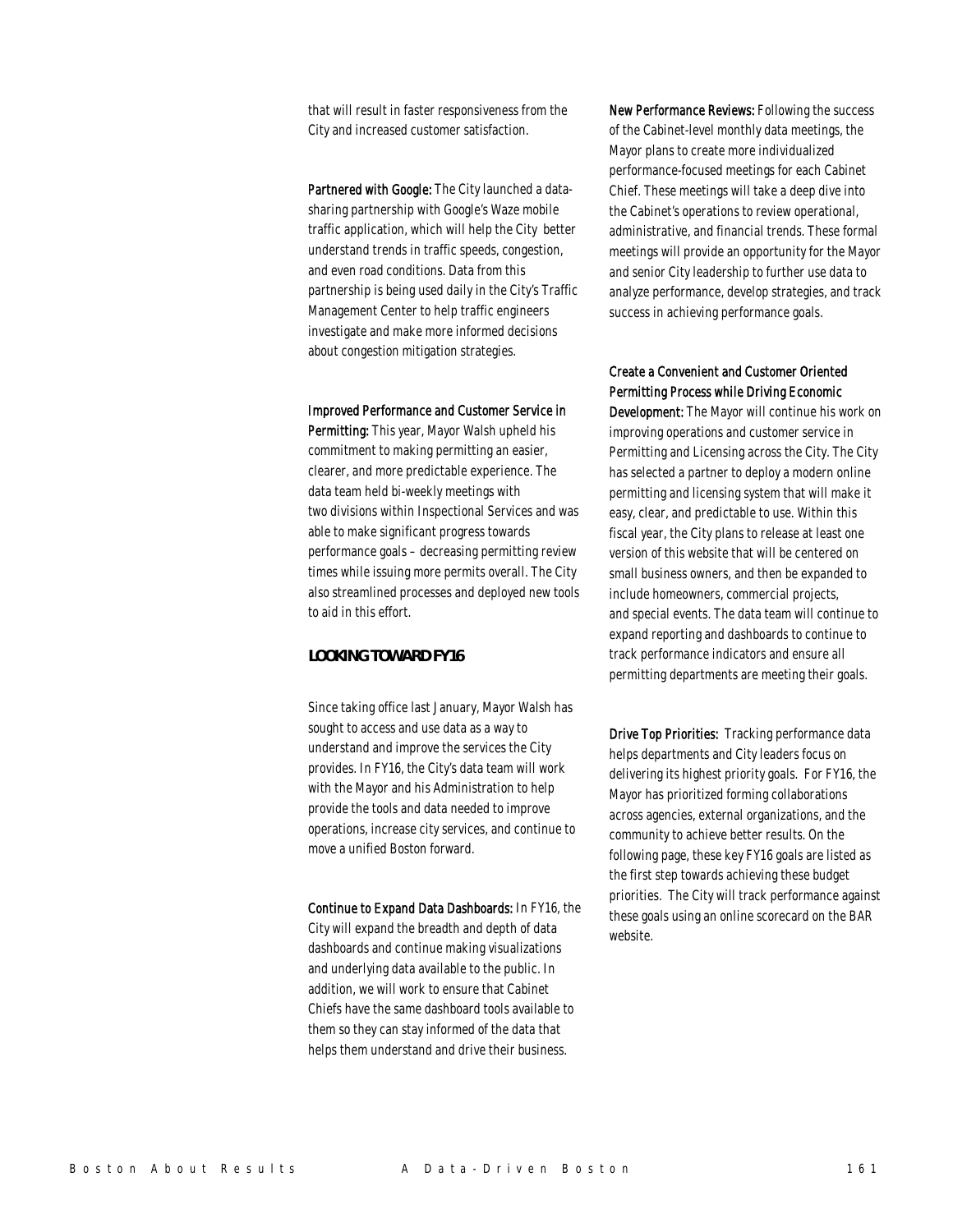## *Boston: Thriving, Healthy, Innovative*

Priority FY16 Performance Goals

**The Mayor's FY16 budget priorities highlight the vision to create an environment that promotes equity, builds community, and helps fulfill Boston's great promise. The performance measures listed below reflect the City's top priorities and the partnerships necessary to achieve these ambitious goals. To track progress against these goals, visit the Boston About Results website at boston.gov/bar** 

| <b>Strengthening the Economy and Creating 21st Century Jobs</b> |                                |              |              |              |
|-----------------------------------------------------------------|--------------------------------|--------------|--------------|--------------|
| <b>Performance Measure</b>                                      | <b>Responsible Department</b>  | FY 15 Actual | FY 15 Target | FY 16 Target |
| Jobs created through Main Streets program                       | Neighborhood Development       | 450          | 500          | 500          |
| % of as of right permits issued in 20 days or less              | <b>Inspectional Services</b>   | 49%          | 75%          | 75%          |
| Businesses assisted with financial or technical assistance      | Neighborhood Development       | 3,619        | 4,180        | 4,180        |
| Total summer jobs                                               | Youth Engagement, Employment   | 10,181       | 9,860        | 10,000       |
|                                                                 |                                |              |              |              |
|                                                                 | <b>Improving Public Safety</b> |              |              |              |
| <b>Performance Measure</b>                                      | <b>Responsible Department</b>  | FY 15 Actual | FY 15 Target | FY 16 Target |
| Part I crimes – violent (all districts)                         | Police                         | 4,093        | 4,278        | 4,500        |
| Firearms submitted to firearms analysis unit                    | Police                         | 625          | 600          | 700          |
| Residents attending fire education programs                     | Fire                           | 4,139        | 10,000       | 5,400        |

| <b>Enable Every Child from Every Neighborhood to Succeed</b> |                                        |              |              |              |
|--------------------------------------------------------------|----------------------------------------|--------------|--------------|--------------|
| <b>Performance Measure</b>                                   | <b>Responsible Department</b>          | FY 15 Actual | FY 15 Target | FY 16 Target |
| New K1 seats available                                       | <b>Schools</b>                         | 100          | 100          | 100          |
| Youth engaged by street workers                              | Boston Centers for Youth and<br>Family | 20.119       | 20,000       | 20,000       |
| High school students receiving services for absenteeism      | <b>Public Health Commission</b>        | 368          | 350          | 160          |

| Develop Housing that Meets a Range of Needs |                               |              |              |              |
|---------------------------------------------|-------------------------------|--------------|--------------|--------------|
| <b>Performance Measure</b>                  | <b>Responsible Department</b> | FY 15 Actual | FY 15 Target | FY 16 Target |
| Housing units permitted: Affordable         | Neighborhood Development      | 685          | 500          | 600          |
| Housing units permitted: Middle income      | Neighborhood Development      | 1.482        |              | 875          |
| Housing units repaired / rehabbed           | Neighborhood Development      | 2.188        | 2.326        | 2.000        |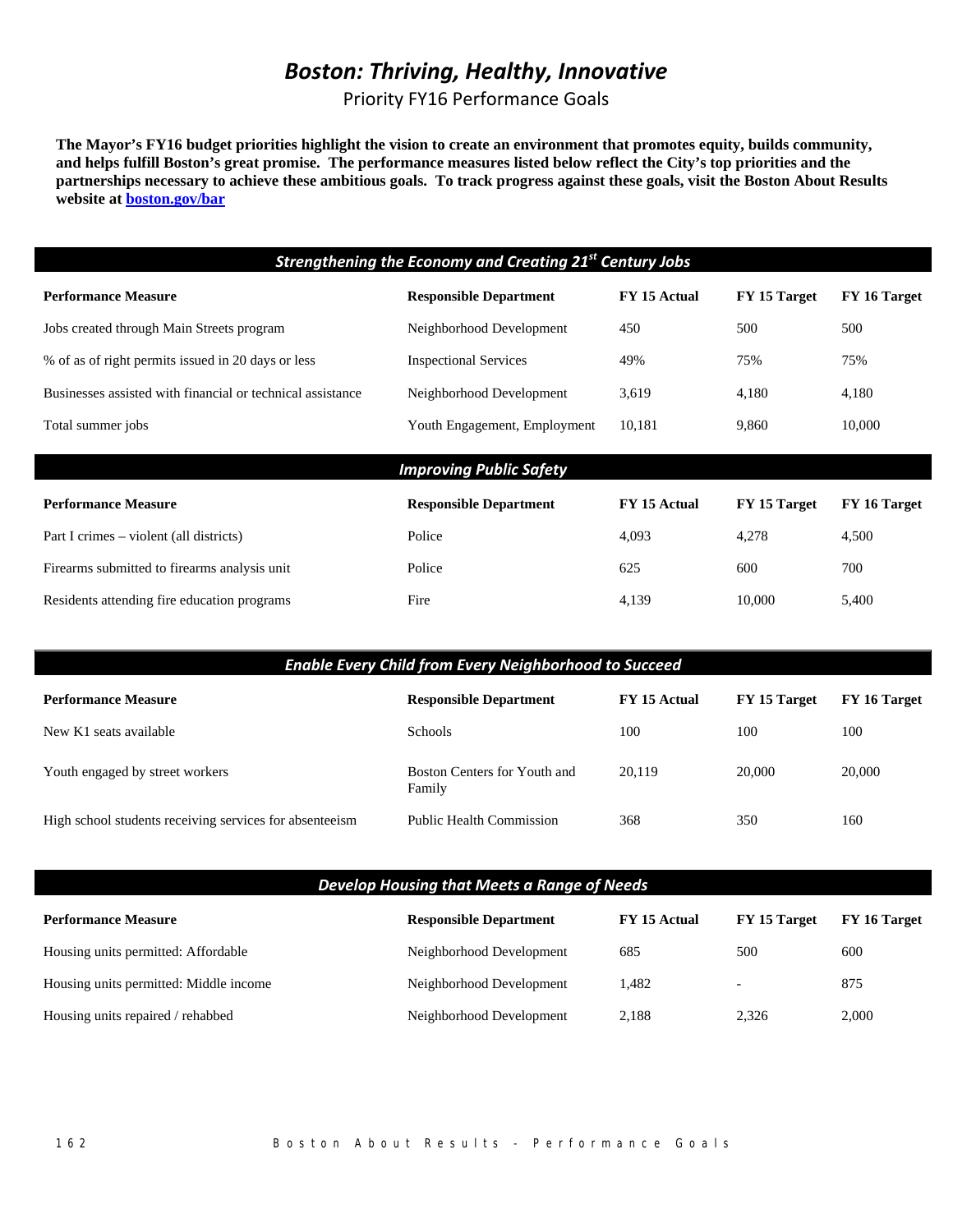| <b>Treating Trauma and Addressing Addiction</b>                                              |                                 |                          |                          |              |
|----------------------------------------------------------------------------------------------|---------------------------------|--------------------------|--------------------------|--------------|
| <b>Performance Measure</b>                                                                   | <b>Responsible Department</b>   | FY 15 Actual             | FY 15 Target             | FY 16 Target |
| Individuals served by the Mayor's Health Line                                                | <b>Public Health Commission</b> | 12,265                   | 12,000                   | 15,000       |
| Violence Intervention Prevention (VIP) coalition<br>meetings, activities, and youth outreach | <b>Public Health Commission</b> | 521                      | 350                      | 310          |
| Homeless clients treated for substance abuse                                                 | <b>Public Health Commission</b> | 381                      | 900                      | 900          |
| <b>Investing in Arts, Parks, and the Customer Experience</b>                                 |                                 |                          |                          |              |
| <b>Performance Measure</b>                                                                   | <b>Responsible Department</b>   | FY 15 Actual             | FY 15 Target             | FY 16 Target |
| % growth in grant dollars                                                                    | Arts & Culture                  | $\overline{\phantom{0}}$ | $\overline{\phantom{a}}$ | 25%          |
| Park design plans completed                                                                  | Parks                           | 33                       | 20                       | 20           |

Average satisfaction level for operation call back Neighborhood Services 3.27 4.2 4.5